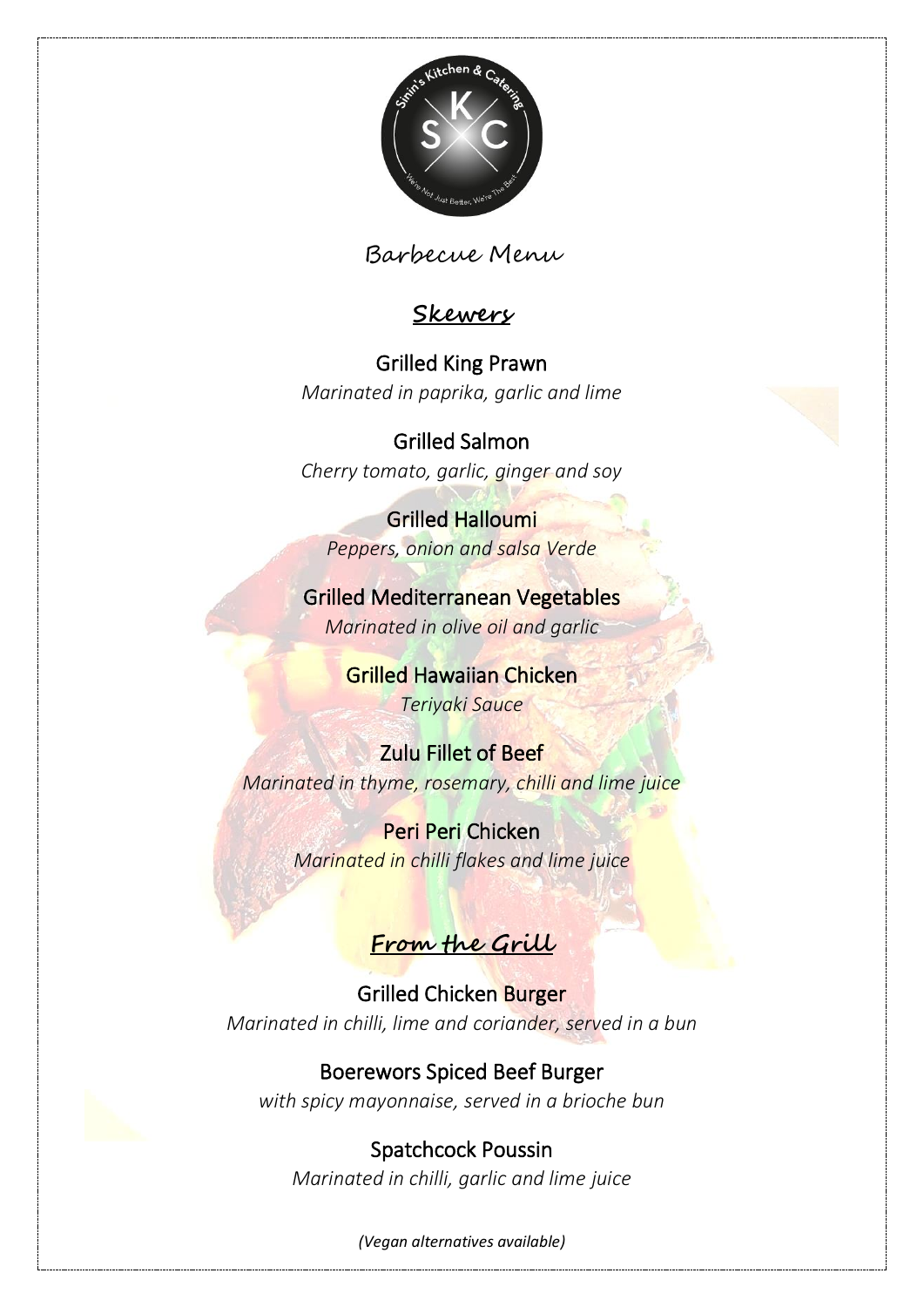Baby Back Ribs *Half Rack with Secret sauce*

Bavette Steak *Marinated in coke, lime, Mushroom and cilantro*

> Lamb Chop *Garlic and Italian herbs*

Soy and Honey Chicken Thighs *Spring onion and sesame seeds*

Hot Dog in a Bun *Served with crispy onions, ketchup and American mustard*

> Cumberland Sausage *Served in a bun*

Twice Cooked Chicken Wings *Honey glazed with black onion seeds* 

Cauliflower Steak *Served with an Italian herb dressing*

Grilled Portobello Mushroom *With pecorino and salsa Verde*

> Grilled Aubergine *With harissa vinaigrette*

## **Sides**

Garlic and Parmesan Grilled Corn on the Cob *Smoked salt*

Roasted New Potato Salad *Yogurt feta dressing, almond flakes and basil*

Avocado, Tomato and Mixed Leaf Salad *With honey and walnut dressing*

*(Vegan alternatives available)*